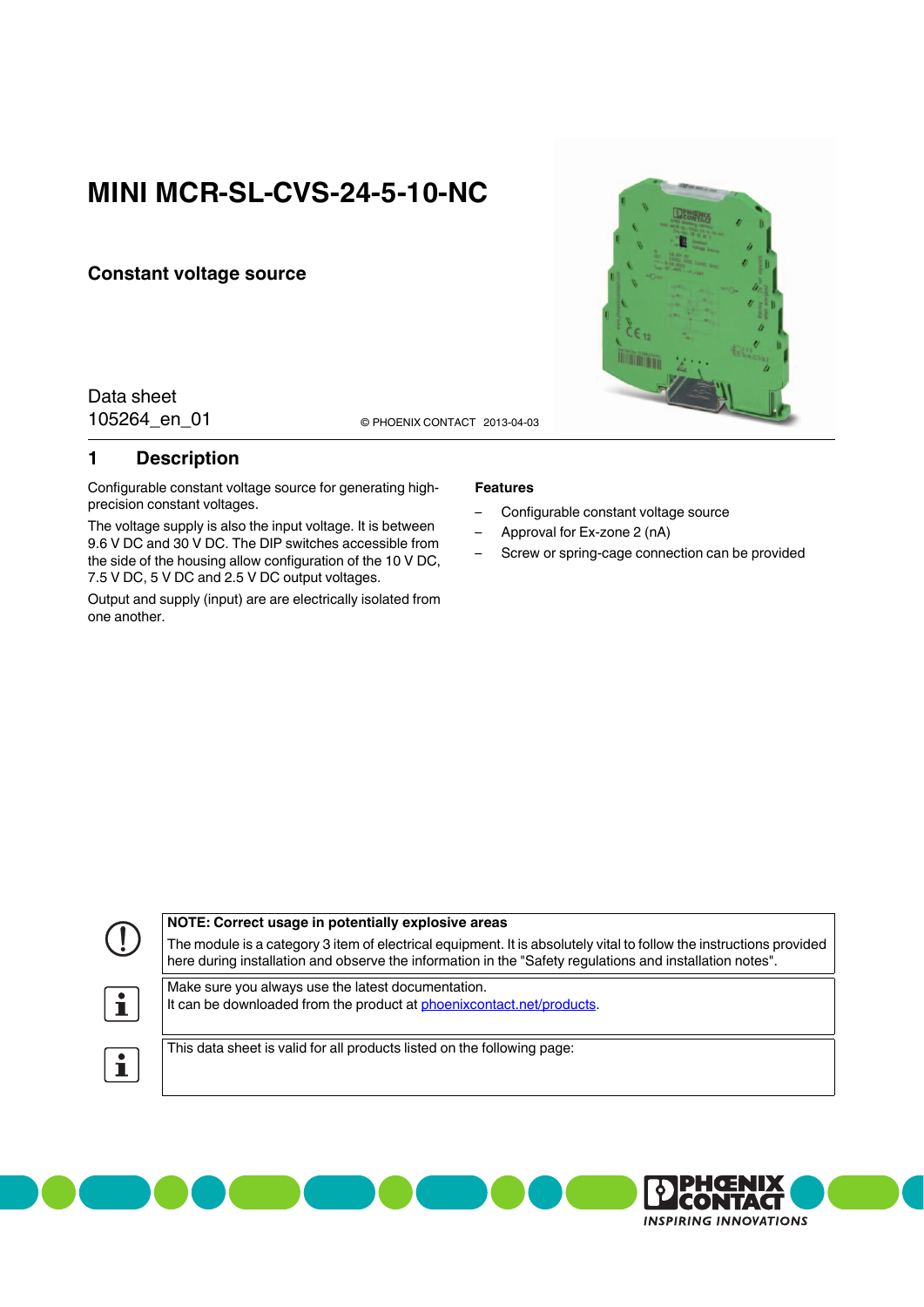<span id="page-1-0"></span>

| $\mathbf{2}$  | <b>Table of contents</b>        |  |
|---------------|---------------------------------|--|
| $\mathcal{P}$ |                                 |  |
| 3             |                                 |  |
| 4             |                                 |  |
| 5             | 5.1<br>5.2                      |  |
| 6             | 6.1<br>6.2<br>6.3<br>6.4<br>6.5 |  |
|               | 7.1                             |  |
| 8             |                                 |  |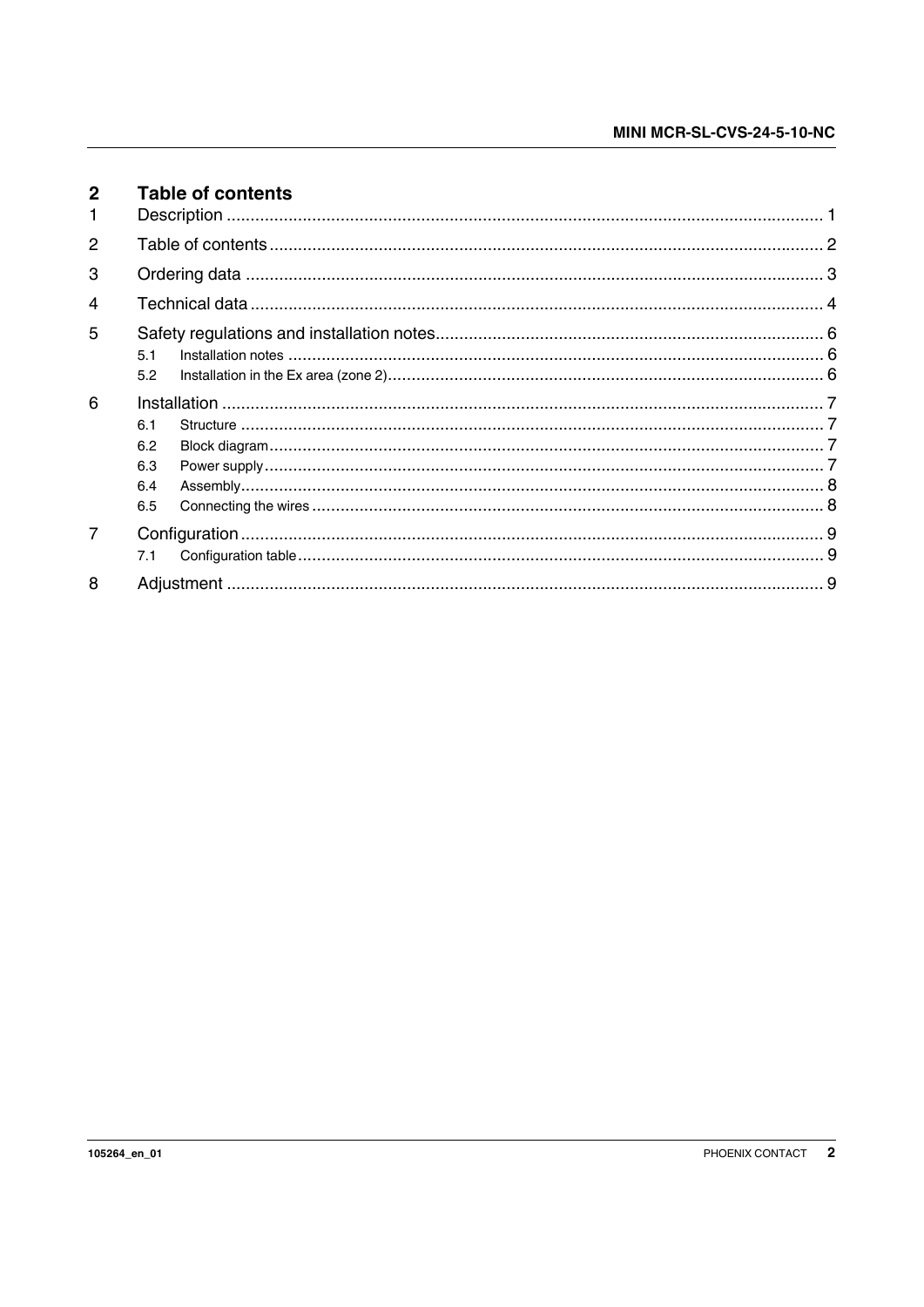## <span id="page-2-0"></span>**3 Ordering data**

| <b>Description</b>                                                                                                                                                                                                          | <b>Type</b>                    | Order No. | Pcs. / Pkt.  |
|-----------------------------------------------------------------------------------------------------------------------------------------------------------------------------------------------------------------------------|--------------------------------|-----------|--------------|
| Constant voltage source, input voltage 9.6 - 30 V DC, output voltage 10 V,<br>7.5 V, 5 V, 2.5 V DC, electrically isolated, can be configured via DIP<br>switches, screw connection technology, standard configuration       | MINI MCR-SL-CVS-24-5-10-NC     | 2902822   |              |
| Constant voltage source, input voltage 9.6 - 30 V DC, output voltage 10 V,<br>7.5 V, 5 V, 2.5 V DC, electrically isolated, can be configured via DIP<br>switches, spring cage connection technology, standard configuration | MINI MCR-SL-CVS-24-5-10-SP-NC  | 2902823   | $\mathbf{1}$ |
| Constant voltage source, input voltage 9.6 - 30 V DC, output voltage 10 V,<br>7.5 V, 5 V, 2.5 V DC, electrically isolated, can be configured via DIP<br>switches, spring cage connection technology, standard configuration | MINI MCR-SL-CVS-24-5-10-SP-NC  | 2902823   | 1            |
| <b>Accessories</b>                                                                                                                                                                                                          | <b>Type</b>                    | Order No. | Pcs. / Pkt.  |
| DIN rail connector (TBUS), 5-pos., for bridging the supply voltage, can be<br>snapped onto NS 35/ DIN rails according to EN 60715                                                                                           | ME 6,2 TBUS-2 1,5/5-ST-3,81 GN | 2869728   | 10           |
| MCR power terminal block for supplying several MINI Analog modules via<br>the T-connector, with screw connection, maximum current consumption of<br>up to 2 A                                                               | <b>MINI MCR-SL-PTB</b>         | 2864134   | $\mathbf{1}$ |
| MCR power terminal block for supplying several MINI Analog modules via<br>the T-connector, with spring-cage connection, maximum current consump-<br>tion of up to 2 A                                                       | MINI MCR-SL-PTB-SP             | 2864147   | 1            |
| DIN rail power supply unit, primary-switched mode, slim design, output: 24<br>VDC/1.5A                                                                                                                                      | MINI-SYS-PS-100-240AC/24DC/1.5 | 2866983   | $\mathbf{1}$ |
| DIN rail power supply unit, primary-switched mode, slim design, output: 24<br>V DC / 1.5 A, ATEX approval                                                                                                                   | MINI-PS-100-240AC/24DC/1.5/EX  | 2866653   | 1            |
| Eight MINI analog signal converters with screw connection method can be<br>connected to a control system using a system adapter and system cabling<br>with a minimum of wiring and very low error risk.                     | MINI MCR-SL-V8-FLK 16-A        | 2811268   | $\mathbf{1}$ |
| Fold up transparent cover for MINI MCR modules with additional labeling<br>option using insert strips and flat Zack marker strip 6.2 mm                                                                                     | <b>MINI MCR DKL</b>            | 2308111   | 10           |
| Label for extended marking of MINI MCR modules in connection with the<br><b>MINI MCR-DKL</b>                                                                                                                                | <b>MINI MCR-DKL-LABEL</b>      | 2810272   | 10           |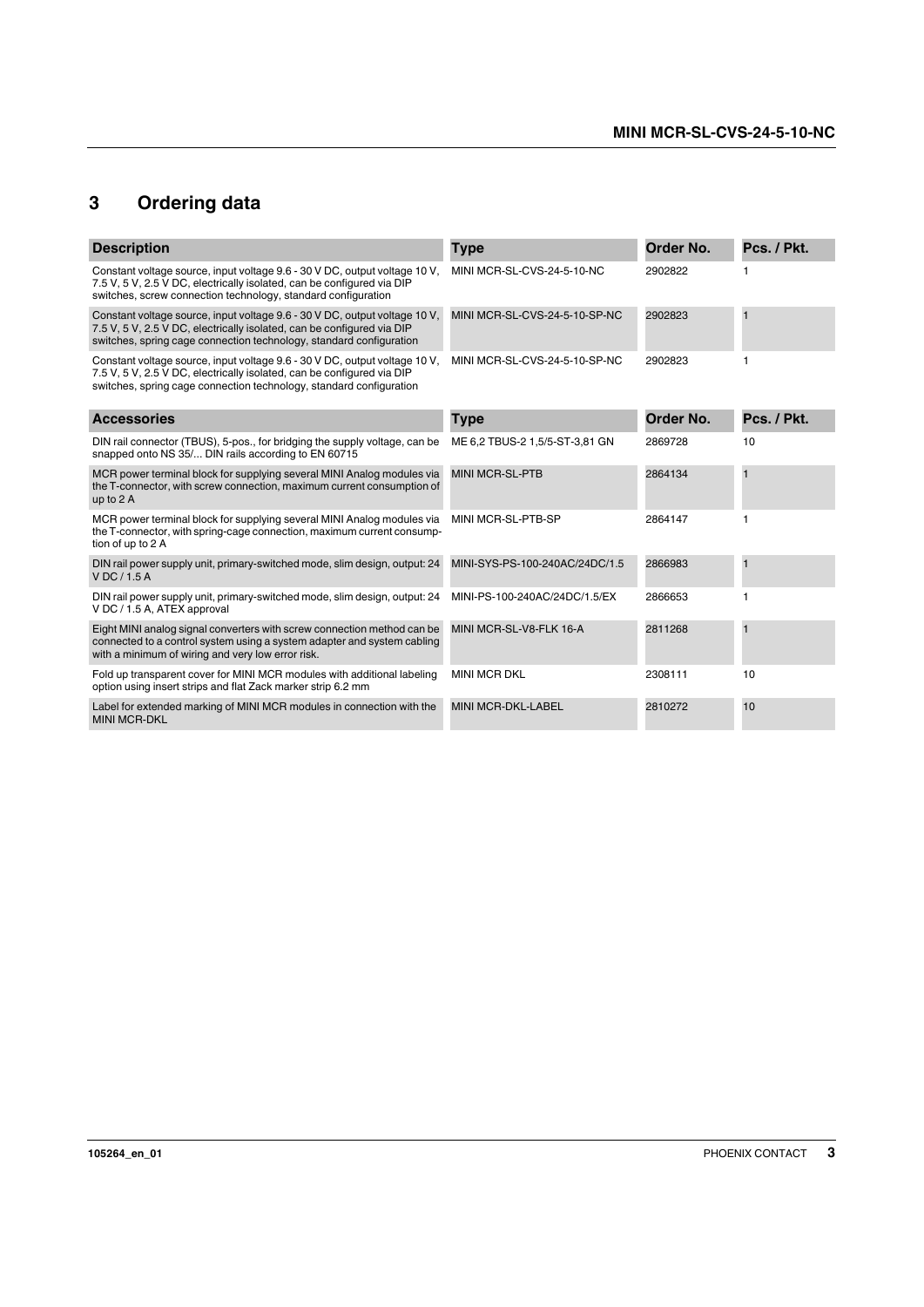## <span id="page-3-0"></span>**4 Technical data**

| Input                                                                                                                                                                                                                          |                                                                                                                                                                                                                                         |                                         |  |
|--------------------------------------------------------------------------------------------------------------------------------------------------------------------------------------------------------------------------------|-----------------------------------------------------------------------------------------------------------------------------------------------------------------------------------------------------------------------------------------|-----------------------------------------|--|
| Voltage input signal                                                                                                                                                                                                           | 9.6 V DC  30 V DC                                                                                                                                                                                                                       |                                         |  |
| Output                                                                                                                                                                                                                         |                                                                                                                                                                                                                                         |                                         |  |
| Max. voltage output signal                                                                                                                                                                                                     | 10 V DC<br>7.5 V DC<br>5 V DC<br>2.5 V DC                                                                                                                                                                                               |                                         |  |
| Configurable/programmable                                                                                                                                                                                                      | Yes, preconfigured                                                                                                                                                                                                                      |                                         |  |
| Short-circuit current                                                                                                                                                                                                          | approx. 32 mA                                                                                                                                                                                                                           |                                         |  |
| Ripple                                                                                                                                                                                                                         | $< 20 \text{ mV}_{PP}$                                                                                                                                                                                                                  |                                         |  |
| <b>Supply</b>                                                                                                                                                                                                                  |                                                                                                                                                                                                                                         |                                         |  |
| Nominal supply voltage                                                                                                                                                                                                         | 24 V DC                                                                                                                                                                                                                                 |                                         |  |
| 9.6 V DC  30 V DC (The T connector (ME 6,2 TBUS-2 1,5/5-ST-3,81 GN, Order<br>Supply voltage range<br>No. 2869728) can be used to bridge the supply voltage. It can be snapped onto a<br>35 mm DIN rail according to EN 60715)) |                                                                                                                                                                                                                                         |                                         |  |
| Max. current consumption                                                                                                                                                                                                       | < 25 mA (10 V output with 30 mA load at 24 V DC IN)<br><65 mA (10 V output with 30 mA load at 9.6 V DC IN)<br><50 mA (10 V voltage output with 30 mA load at 12 V DC IN)<br>< 20 mA (10 V voltage output with 30 mA load at 30 V DC IN) |                                         |  |
| Power consumption                                                                                                                                                                                                              | < 600 mW (at 24 V IN)<br><624 mW (at 9.6 V IN)<br>< 564 mW (At 12 V IN)<br>< 540 mW (At 30 V IN)                                                                                                                                        |                                         |  |
| <b>General data</b>                                                                                                                                                                                                            |                                                                                                                                                                                                                                         |                                         |  |
| Maximum transmission error                                                                                                                                                                                                     | $\leq$ 0.1 % (of final value)<br>$\leq$ 0.5 % (Without adjustment)                                                                                                                                                                      |                                         |  |
| Temperature coefficient, typical                                                                                                                                                                                               | $< 0.002 %$ /K                                                                                                                                                                                                                          |                                         |  |
| Maximum temperature coefficient                                                                                                                                                                                                | $< 0.01 %$ /K                                                                                                                                                                                                                           |                                         |  |
| <b>Electrical isolation</b>                                                                                                                                                                                                    | Basic insulation according to EN 61010                                                                                                                                                                                                  |                                         |  |
| Surge voltage category                                                                                                                                                                                                         | $\mathbf{I}$                                                                                                                                                                                                                            |                                         |  |
| Mounting position                                                                                                                                                                                                              | Any                                                                                                                                                                                                                                     |                                         |  |
| Degree of protection                                                                                                                                                                                                           | <b>IP20</b>                                                                                                                                                                                                                             |                                         |  |
| Pollution degree                                                                                                                                                                                                               | $\overline{2}$                                                                                                                                                                                                                          |                                         |  |
| Rated insulation voltage                                                                                                                                                                                                       | 50 V AC/DC                                                                                                                                                                                                                              |                                         |  |
| Dimensions W / H / D                                                                                                                                                                                                           | 6.2 mm / 93.1 mm / 102.5 mm                                                                                                                                                                                                             |                                         |  |
| Type of housing                                                                                                                                                                                                                | PBT green                                                                                                                                                                                                                               |                                         |  |
| <b>Connection data</b>                                                                                                                                                                                                         | <b>Screw connection</b>                                                                                                                                                                                                                 | Spring-cage conn.                       |  |
| Conductor cross section, solid                                                                                                                                                                                                 | 0.2 mm <sup>2</sup> 2.5 mm <sup>2</sup>                                                                                                                                                                                                 | 0.2 mm <sup>2</sup> 2.5 mm <sup>2</sup> |  |
| Conductor cross section, stranded                                                                                                                                                                                              | 0.2 mm <sup>2</sup> 2.5 mm <sup>2</sup>                                                                                                                                                                                                 | 0.2 mm <sup>2</sup> 2.5 mm <sup>2</sup> |  |
| Stripping length                                                                                                                                                                                                               | $12 \text{ mm}$                                                                                                                                                                                                                         | 8 mm                                    |  |
| <b>Ambient conditions</b>                                                                                                                                                                                                      |                                                                                                                                                                                                                                         |                                         |  |
| Ambient temperature (operation)                                                                                                                                                                                                | -20 °C  65 °C                                                                                                                                                                                                                           |                                         |  |
| Ambient temperature (storage/transport)                                                                                                                                                                                        | -40 °C  85 °C                                                                                                                                                                                                                           |                                         |  |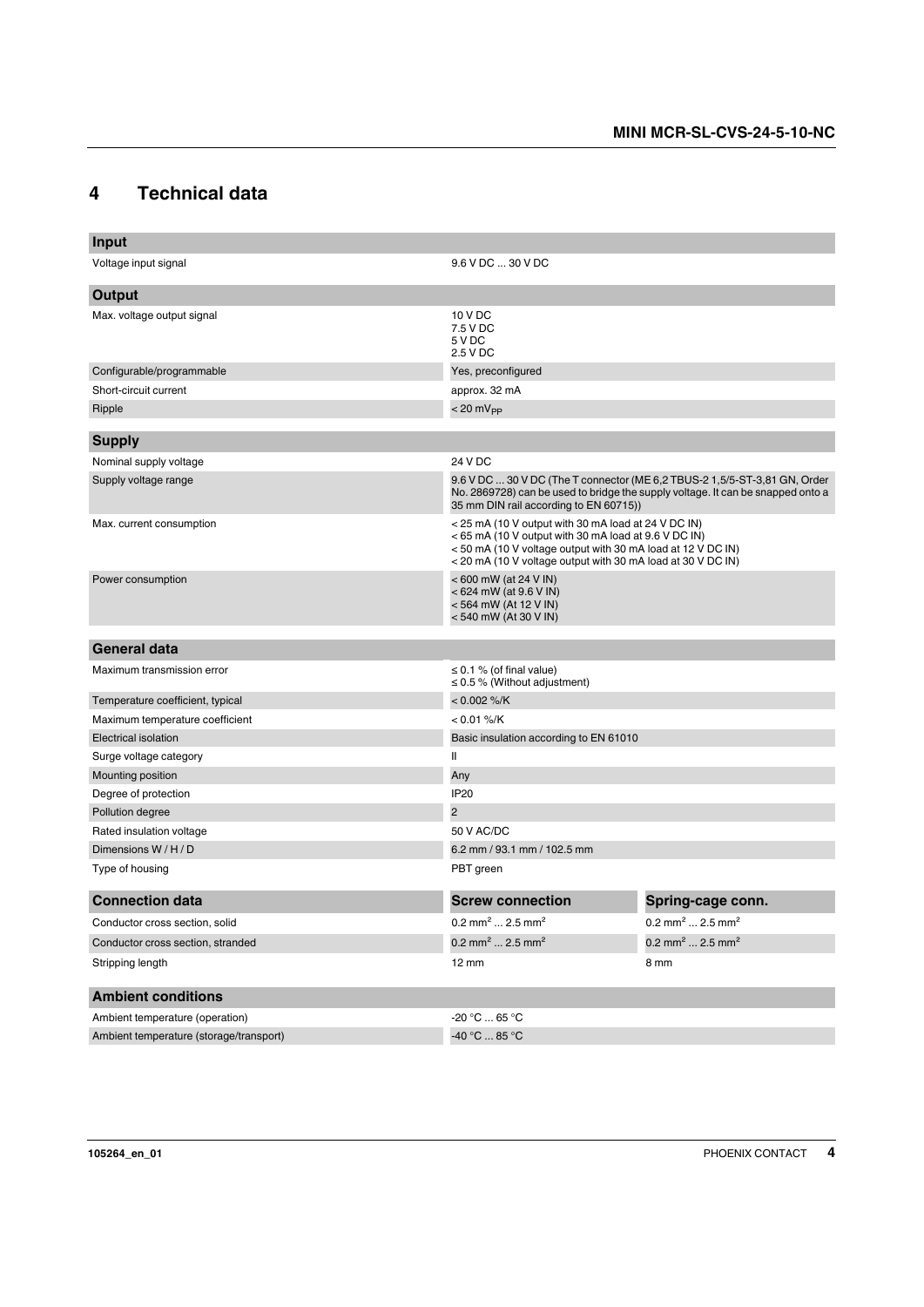#### **Conformance with EMC Directive 2004/108/EC**

Noise immunity according to EN 61000-6-2 When being exposed to interference, there may be minimal deviations.

Noise emission according to EN 61000-6-4

#### **Conformance / approvals**

| Conformance      | CE-compliant                                      |
|------------------|---------------------------------------------------|
| <b>ATEX</b>      | $\langle x \rangle$ II 3 G Ex nA IIC T4 Gc X      |
| UL. USA / Canada | 508 listed                                        |
| UL, USA / Canada | Class I, Div. 2, Groups A, B, C, D T5 applied for |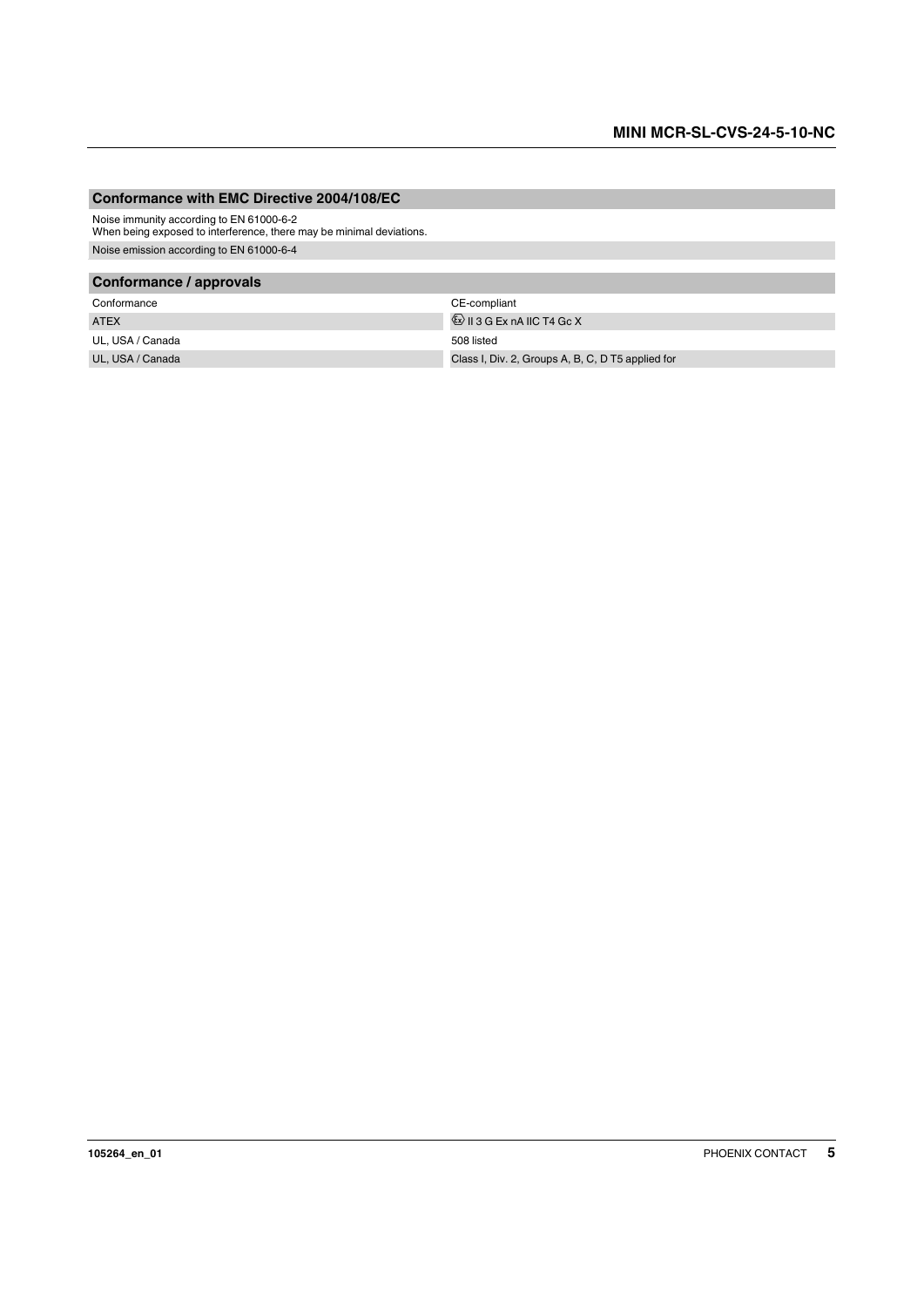## <span id="page-5-0"></span>**5 Safety regulations and installation notes**

## <span id="page-5-1"></span>**5.1 Installation notes**

- The category 3 device is suitable for installation in the zone 2 potentially explosive area. It fulfills the requirements of EN 60079-0:2009 and EN 60079-15:2010.
- Installation, operation, and maintenance may only be carried out by qualified electricians. Follow the installation instructions described. When installing and operating the device, the applicable regulations and safety directives (including national safety directives), as well as general technical regulations, must be observed. The technical data is provided in this package slip and on the certificates (conformity assessment, additional approvals where applicable).
- It is not permissible to open or modify the device. Do not repair the device yourself but replace it with an equivalent device. Repairs may only be carried out by the manufacturer. The manufacturer is not liable for damage resulting from violation.
- The IP20 degree of protection (IEC 60529/EN 60529) of the device is intended for use in a clean and dry environment. Do not subject the device to any load that exceeds the described limits.
- The device is not designed for use in atmospheres with a danger of dust explosions.

## <span id="page-5-2"></span>**5.2 Installation in the Ex area (zone 2)**

- Observe the specified conditions for use in potentially explosive areas.
- The device must be installed in a housing (control or distributor box) which meets the requirements of EN 60079-15 and provides at least IP54 (EN 60529) degree of protection.
- During installation and when connecting the supply and signal circuits, observe the requirements of EN 60079- 14. Devices may only be connected to circuits in zone 2 if they are suitable for operation in Ex zone 2 and for the prevailing conditions at the place of use.
- In potentially explosive areas, terminals may only be snapped onto or off the DIN rail connector and wires may only be connected or disconnected when the power is switched off.
- The device must be stopped and immediately removed from the Ex area if it is damaged, has been subjected to an impermissible load, has been stored incorrectly, or if it malfunctions.
- You can download the latest documents for these devices from www.phoenixcontact.net/products.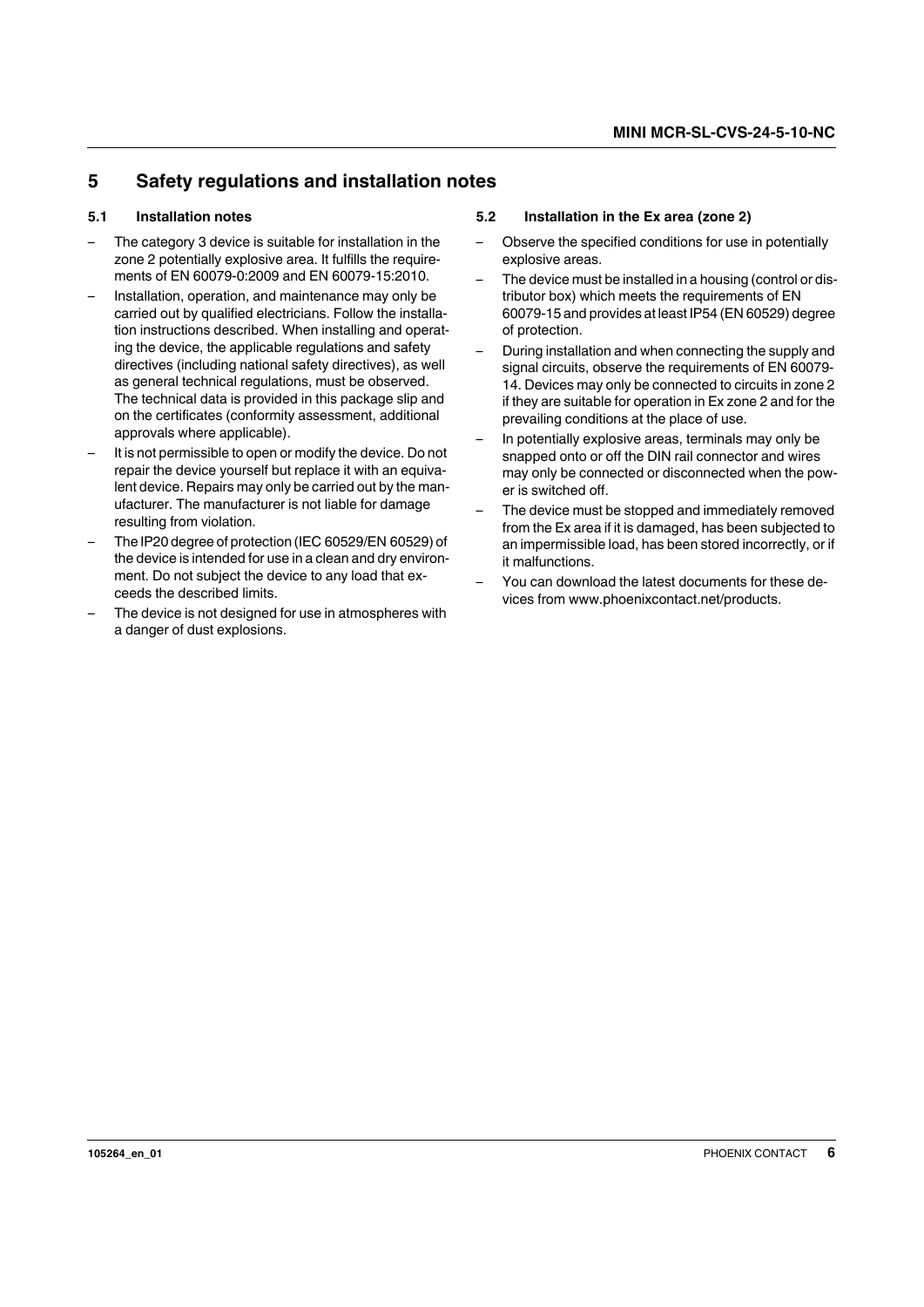## <span id="page-6-0"></span>**6 Installation**



#### **NOTE: electrostatic discharge!**

The device contains components that can be damaged or destroyed by electrostatic discharge. When handling the device, observe the necessary safety precautions against electrostatic discharge (ESD) according to EN 61340-5-1 and EN 61340-5-1.

#### <span id="page-6-1"></span>**6.1 Structure**



Figure 1 Structure

- 1. Output: constant voltage
- 2. Potentiometer for adjustment
- 3. Cover
- 4. Groove for ZBF 6 zack marker strip
- 5. Input/supply voltage
- 6. Connection for DIN rail connector
- 7. Universal snap-on foot for EN DIN rails
- 8. DIP switch S1

#### <span id="page-6-2"></span>**6.2 Block diagram**



Figure 2 Block diagram

#### <span id="page-6-3"></span>**6.3 Power supply**



**NOTE:** Never connect the supply voltage directly to the DIN rail connector. It is not permitted to draw power from the DIN rail connector or from individual modules.

#### **Supply via the MINI Analog Module**

Where the total current consumption of the aligned modules does not exceed 400 mA, the power can be supplied directly at the connection terminal blocks of the module.

A 400 mA fuse should be connected upstream.

#### **Supply via a power terminal block**

The MINI MCR-SL-PTB power terminal block (Order No. 2864134) or the MINI MCR-SL-PTB-SP power terminal block (Order No. 2864147), which are the same shape, are used to feed the supply voltage to the DIN rail connector.

A 2 A fuse should be connected upstream.

#### **Supply via a system power supply unit**

The system power supply unit with 1.5 A output current connects the DIN rail connector to the supply voltage and can thus be used to supply several modules from the mains.

- MINI-SYS-PS-100-240AC/24DC/1.5 (Order No. 2866983)
- Potentially explosive areas: MINI-PS-100-240AC/24DC/1.5/EX (Order No. 2866653)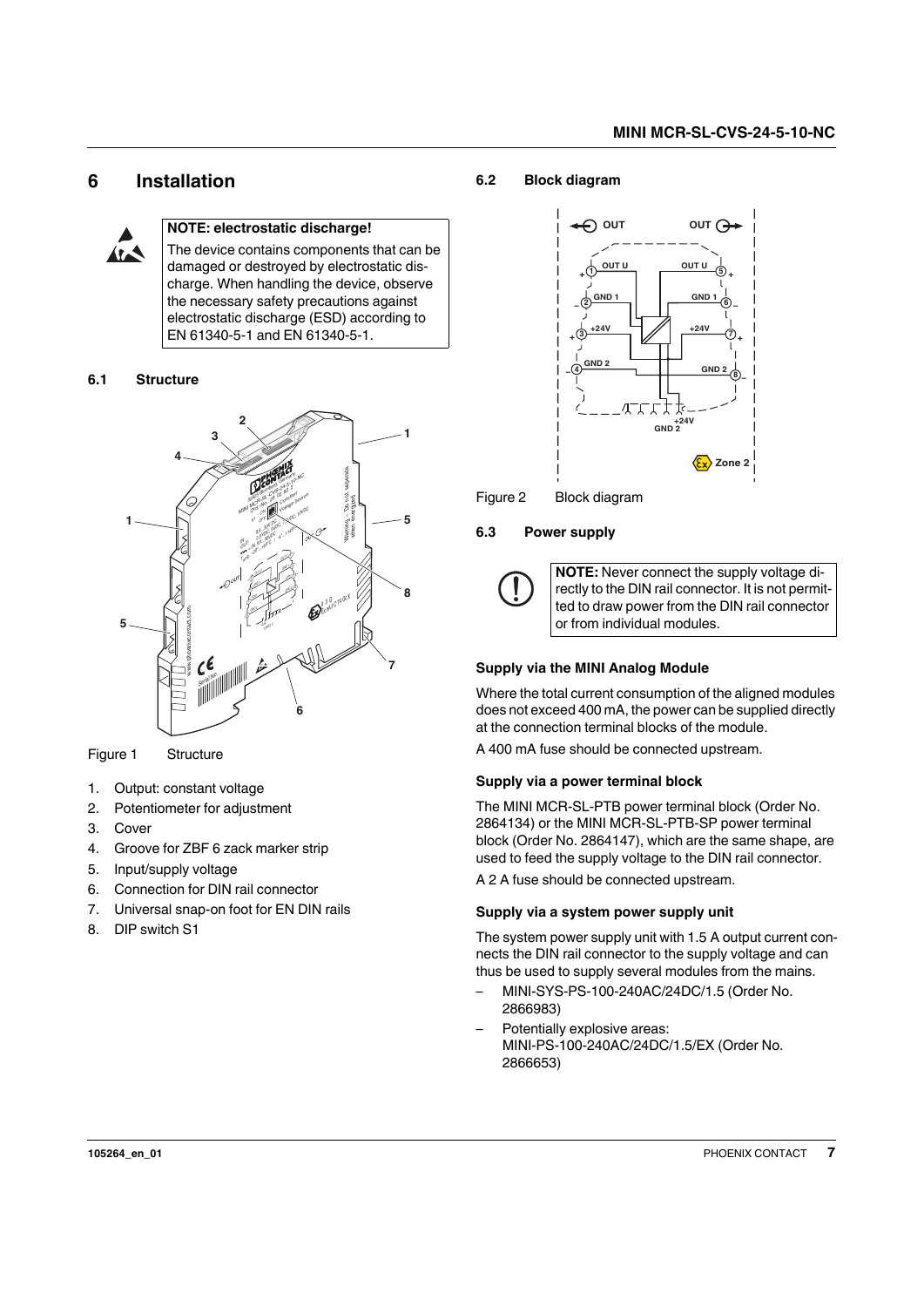#### <span id="page-7-0"></span>**6.4 Assembly**



Figure 3 Mounting and removing

- Mount the module on a 35 mm DIN rail according to EN 60715.
- When using the DIN rail connector, first place it into the DIN rail (see  $A - C$ ). It is used to bridge the power supply. It is also absolutely vital that you snap the module and the DIN rail connector into position in the correct direction: the snap-on foot should be at the bottom and the connector on the left.

### <span id="page-7-1"></span>**6.5 Connecting the wires**

The MINI MCR-SL-CVS-24-5-10... is available in two connection versions:

- Screw terminal blocks (MINI MCR-SL-CVS-24-5-10-NC)
- Spring-cage terminal blocks (MINI MCR-SL-CVS-24-5- 10-SP-NC)

#### **Screw connection:**



Figure 4 Screw connection

- **•** Insert the wire into the corresponding connection terminal block.
- **•** Use a screwdriver to tighten the screw in the opening above the connection terminal block.

### **Spring-cage connection:**



Figure 5 Spring-cage connection

- **•** Insert a screwdriver into the opening above the connection terminal block.
- **•** Insert the wire into the corresponding connection terminal block.